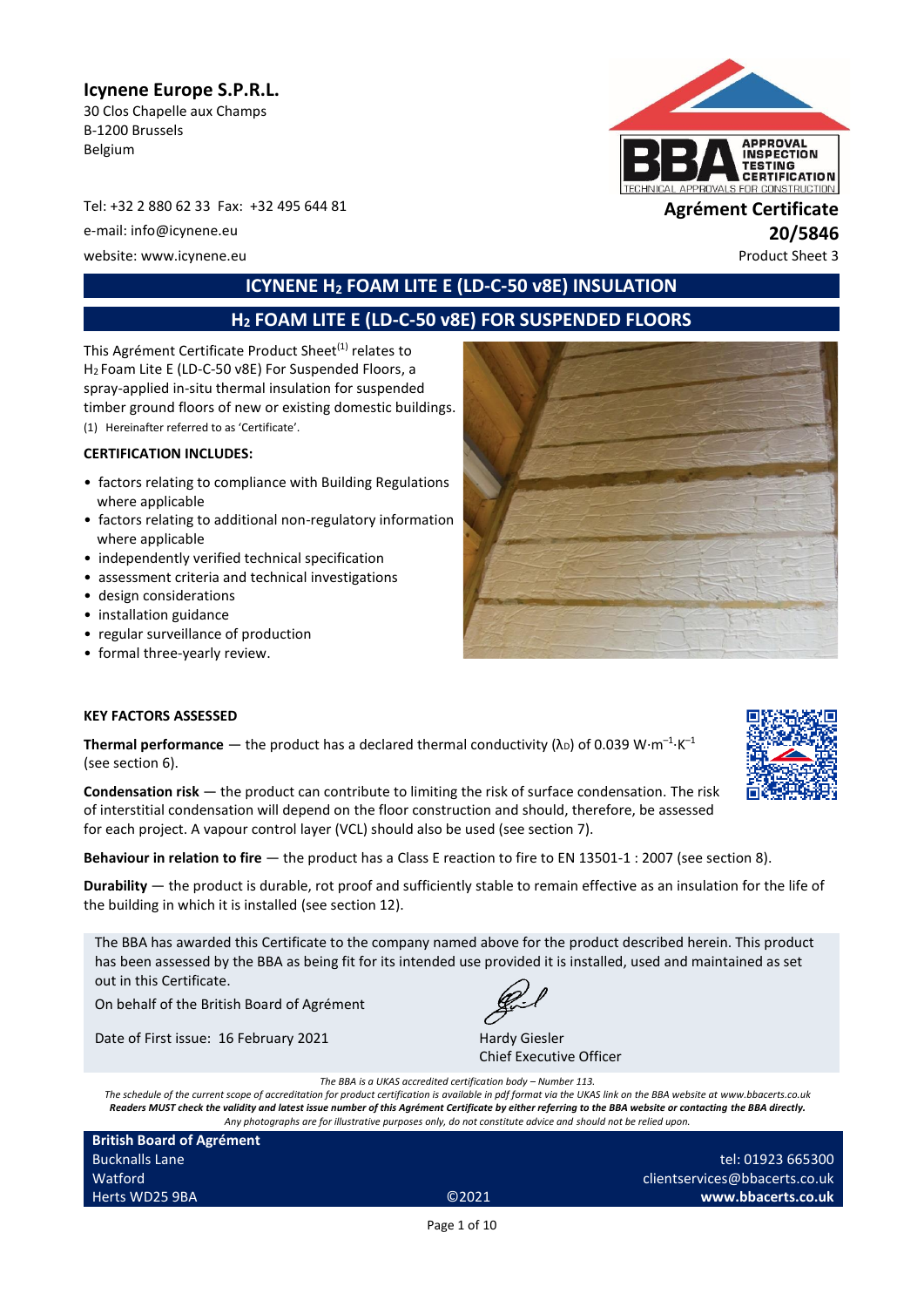# **Regulations**

In the opinion of the BBA, H<sub>2</sub> Foam Lite E (LD-C-50 v8E) For Suspended Floors, if installed, used and maintained in accordance with this Certificate, can satisfy or contribute to satisfying the relevant requirements of the following Building Regulations (the presence of a UK map indicates that the subject is related to the Building Regulations in the region or regions of the UK depicted):

|                                                                            | The Building Regulations 2010 (England and Wales) (as amended) |                                                                                                                                                                                                                                                                                                                                                                                                                             |  |  |
|----------------------------------------------------------------------------|----------------------------------------------------------------|-----------------------------------------------------------------------------------------------------------------------------------------------------------------------------------------------------------------------------------------------------------------------------------------------------------------------------------------------------------------------------------------------------------------------------|--|--|
| Requirement:<br>Comment:                                                   | C2(c)                                                          | <b>Resistance to moisture</b><br>The product can contribute to satisfying this Requirement. See sections 7.1 and 7.4<br>of this Certificate.                                                                                                                                                                                                                                                                                |  |  |
| <b>Requirement:</b><br>Comment:                                            | L1(a)(i)                                                       | <b>Conservation of fuel and power</b><br>The product can contribute to satisfying this Requirement. See sections 6.1 and 6.2<br>of this Certificate.                                                                                                                                                                                                                                                                        |  |  |
| <b>Regulation:</b><br>Comment:                                             | 7(1)                                                           | <b>Materials and workmanship</b><br>The product is acceptable. See section 12 and the Installation part of this<br>Certificate.                                                                                                                                                                                                                                                                                             |  |  |
| <b>Regulation:</b>                                                         | 26                                                             | CO <sub>2</sub> emission rates for new buildings                                                                                                                                                                                                                                                                                                                                                                            |  |  |
| <b>Regulation:</b><br><b>Regulation:</b><br><b>Regulation:</b><br>Comment: | <b>26A</b><br><b>26A</b><br>26B                                | Fabric energy efficiency rates for new dwellings (applicable to England only)<br>Primary energy consumption rates for new buildings (applicable to Wales only)<br>Fabric performance values for new dwellings (applicable to Wales only)<br>The product can contribute to satisfying these Regulations; however, compensating<br>fabric/services measures may be required. See sections 6.1 and 6.2 of this<br>Certificate. |  |  |
|                                                                            | The Building (Scotland) Regulations 2004 (as amended)          |                                                                                                                                                                                                                                                                                                                                                                                                                             |  |  |
| <b>Regulation:</b><br>Comment:                                             | 8(1)                                                           | Durability, workmanship and fitness of materials<br>The product is acceptable. See section 12 and the Installation part of this<br>Certificate.                                                                                                                                                                                                                                                                             |  |  |
| <b>Regulation:</b><br>Standard:<br>Comment:                                | 9<br>3.15                                                      | <b>Building standards applicable to construction</b><br>Condensation<br>The product can contribute to satisfying this Standard, with reference to clauses<br>3.15.1 <sup>(1)</sup> , 3.15.4 <sup>(1)</sup> , 3.15.5 <sup>(1)</sup> ; however, compensating fabric/services measures may<br>be required. See sections 7.1 and 7.5 of this Certificate.                                                                       |  |  |
| Standard:<br>Comment:                                                      | 6.1(b)                                                         | Carbon dioxide emissions<br>The product can contribute to satisfying this Standard, with reference to clauses, or<br>parts of, 6.1.1 <sup>(1)</sup> , 6.1.3 <sup>(1)</sup> , 6.1.4 <sup>(1)</sup> and 6.1.6 <sup>(1)</sup> . See sections 6.1 and 6.2 of this<br>Certificate.                                                                                                                                               |  |  |
| Standard:<br>Comment:                                                      | 6.2                                                            | Building insulation envelope<br>The product can contribute to satisfying this Standard, with reference to clauses, or<br>parts of, 6.2.1 <sup>(1)</sup> , 6.2.3 <sup>(1)</sup> , 6.2.4 <sup>(1)</sup> , 6.2.6 <sup>(1)</sup> , 6.2.7 <sup>(1)</sup> , 6.2.9 <sup>(1)</sup> , 6.2.10 <sup>(1)</sup> , 6.2.11 <sup>(1)</sup> and<br>$6.2.13(1)$ . See sections 6.1 and 6.2 of this Certificate.                               |  |  |
| Standard:<br>Comment:                                                      | 7.1(a)(b)                                                      | Statement of sustainability<br>The product can contribute to satisfying the relevant requirements of Regulation 9,<br>Standards 1 to 6, and therefore will contribute to a construction meeting at least a<br>bronze level of sustainability as defined in this Standard. See section 6.1 of this<br>Certificate.                                                                                                           |  |  |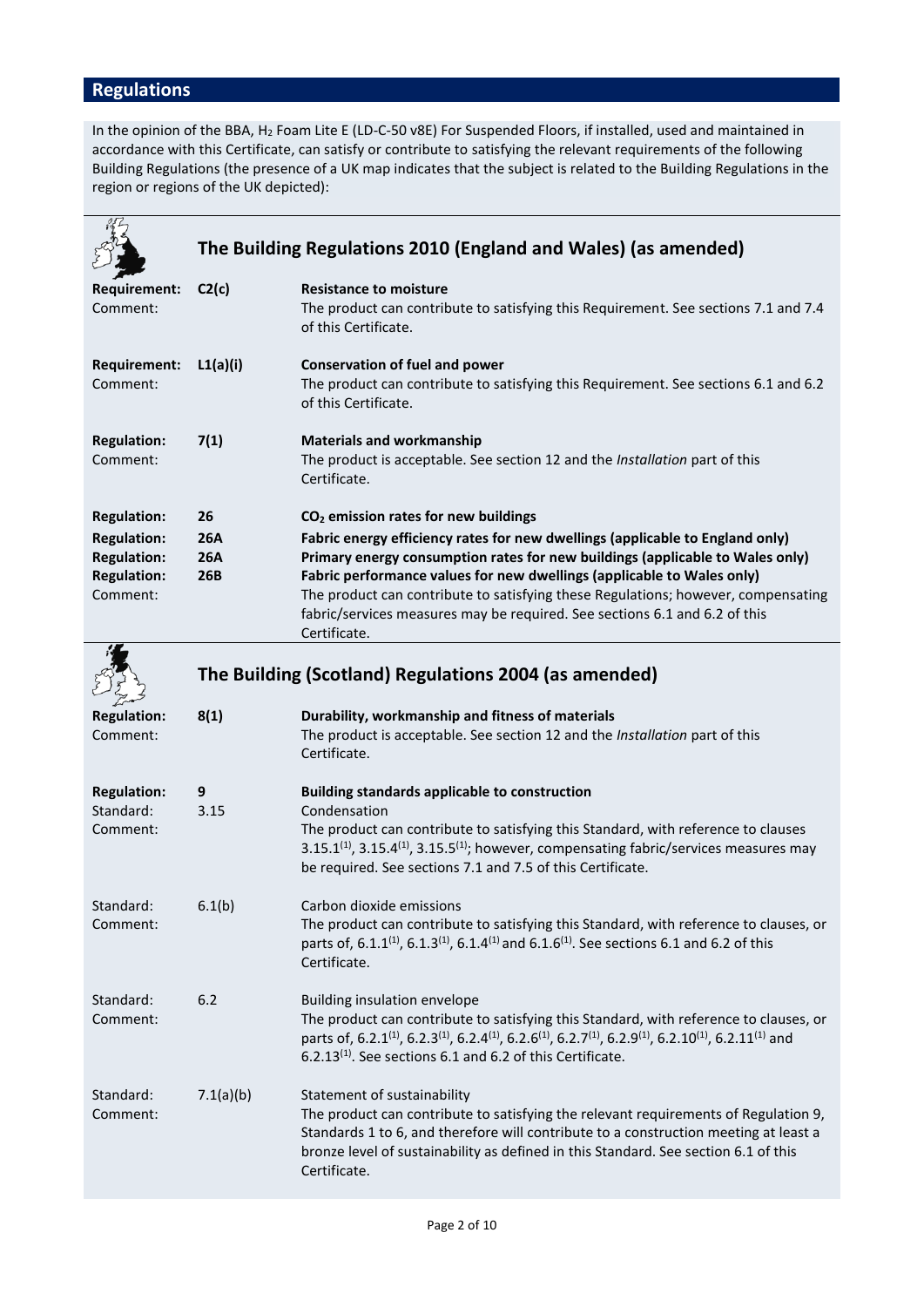| <b>Regulation:</b><br>Comment:                       | 12                | <b>Building standards applicable to conversions</b><br>Comments in relation to the product under Regulation 9, Standards 1 to 6, also<br>apply to this Regulation, with reference to clause 0.12.1 <sup>(1)</sup> and Schedule $6^{(1)}$ .<br>(1) Technical Handbook (Domestic). |
|------------------------------------------------------|-------------------|----------------------------------------------------------------------------------------------------------------------------------------------------------------------------------------------------------------------------------------------------------------------------------|
|                                                      |                   | The Building Regulations (Northern Ireland) 2012 (as amended)                                                                                                                                                                                                                    |
| <b>Regulation:</b><br>Comment:                       | 23                | <b>Fitness of materials and workmanship</b><br>The product is acceptable. See section 12 and the Installation part of this<br>Certificate.                                                                                                                                       |
| <b>Regulation:</b><br>Comment:                       | 29                | Condensation<br>The product can contribute to satisfying this Regulation. See section 7.1 of this<br>Certificate.                                                                                                                                                                |
| <b>Regulation:</b><br><b>Regulation:</b><br>Comment: | 39(a)(i)<br>40(2) | <b>Conservation measures</b><br>Target carbon dioxide emission rate<br>The product can contribute to satisfying these Regulations. See sections 6.1 and 6.2<br>of this Certificate.                                                                                              |

# **Construction (Design and Management) Regulations 2015 Construction (Design and Management) Regulations (Northern Ireland) 2016**

Information in this Certificate may assist the client, designer (including Principal Designer) and contractor (including Principal Contractor) to address their obligations under these Regulations.

See sections: 3 *Delivery and site handling* and 14 *Precautions* of this Certificate.

## **Additional Information**

## **NHBC Standards 2021**

In the opinion of the BBA, H<sup>2</sup> Foam Lite E (LD-C-50 v8E) For Suspended Floors, if installed, used and maintained in accordance with this Certificate, can satisfy or contribute to satisfying the relevant requirements in relation to *NHBC Standards*, Chapter 5.2 *Suspended ground floors*.

## **CE marking**

The Certificate holder has taken the responsibility of CE marking the product in accordance with harmonised European Standard BS EN 14315-1 : 2013.

## **Technical Specification**

## **1 Description**

1.1 H<sup>2</sup> Foam Lite is an in-situ formed spray-applied, open-cell, water-blown, low-density semi-rigid polyurethane foam insulation.

1.2 The product is prepared from two liquid components, isocyanate and resin, and is yellow in colour.

1.3 The product is applied with a fixed ratio (1:1) volumetric displacement pump in layers, until the final design thickness (not exceeding 200 mm) is achieved.

1.4 Ancillary items used with this product, but outside the scope of this Certificate, include:

**•** vapour control layer (VCL)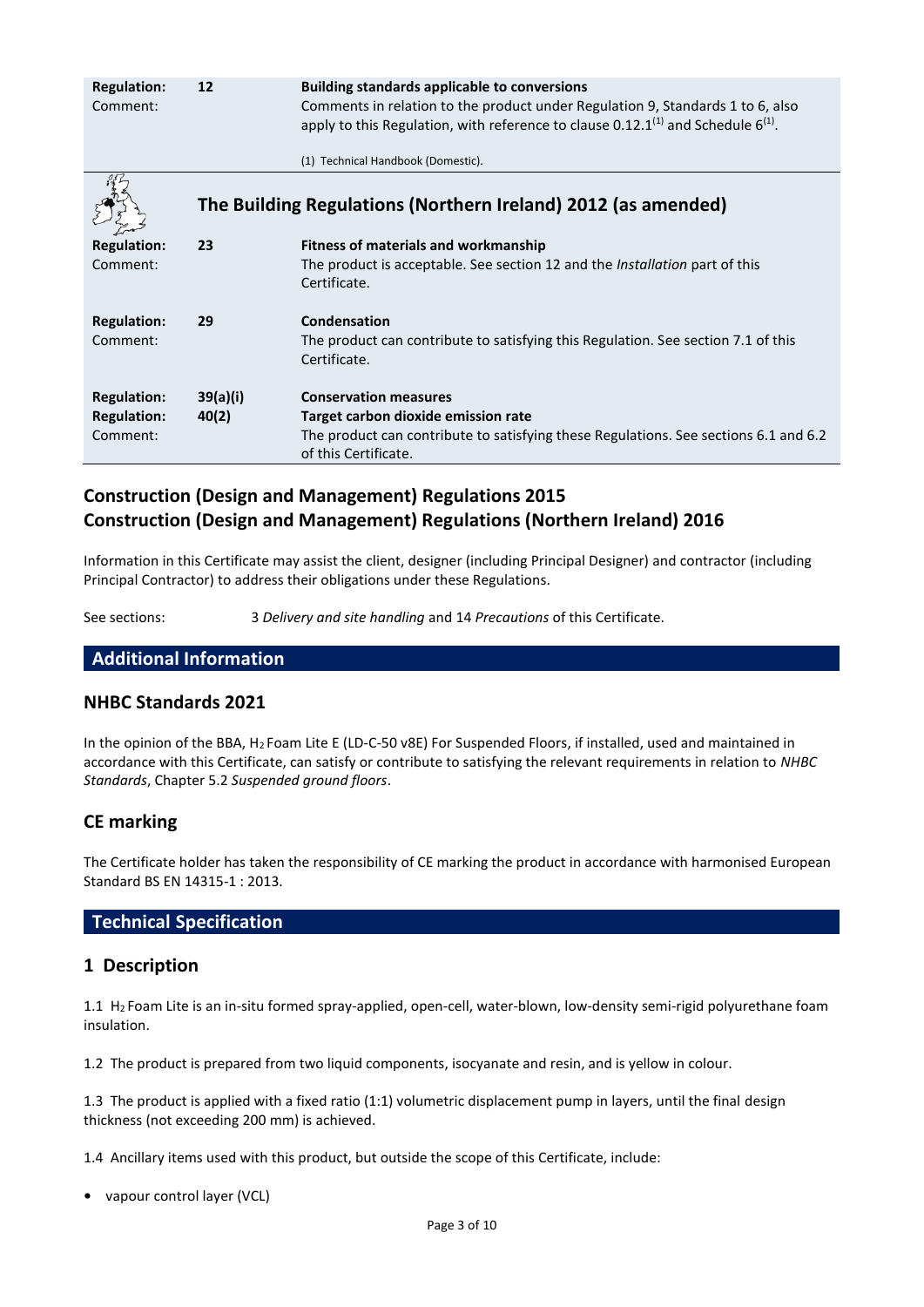- **•** fire-resistant lining board
- **•** timber joists
- **•** spray equipment.

# **2 Manufacture**

2.1 The two components of the product are manufactured in a conventional batch blending processes and mixed on site via a spray-gun.

2.2 As part of the assessment and ongoing surveillance of product quality, the BBA has:

- agreed with the manufacturer the quality control procedures and product testing to be undertaken
- **•** assessed and agreed the quality control operated over batches of incoming materials
- **•** monitored the production process and verified that it is in accordance with the documented process
- **•** evaluated the process for management of nonconformities
- **•** checked that equipment has been properly tested and calibrated
- **•** undertaken to carry out the above measures on a regular basis through a surveillance process, to verify that the specifications and quality control operated by the manufacturer are being maintained.

2.3 The management system of Icynene has been assessed and registered as meeting the requirements of BS EN ISO 9001 : 2015 by The Registrar Company (TRC) (Certificate TRC 00714).

# **3 Delivery and site handling**

3.1 The isocyanate and resin components are delivered to site in drums (of up to 250 kg capacity) bearing the product name, batch number and BBA Certificate number.

3.2 Drums should be stored in a well-ventilated area, between 15 and 32°C, and away from possible ignition sources. The drums must be protected from frost.

3.3 The Certificate holder has taken the responsibility of classifying and labelling the product under the *CLP Regulation (EC) No 1272/2008 on the classification, labelling and packaging of substances and mixtures.* Users must refer to the relevant Safety Data Sheets.

## **Assessment and Technical Investigations**

The following is a summary of the assessment and technical investigations carried out on H<sup>2</sup> Foam Lite E (LD-C-50 v8E) For Suspended Floors.

#### **Design Considerations**

#### **4 Use**

4.1 H<sup>2</sup> Foam Lite E (LD-C-50 v8E) For Suspended Floors is satisfactory for use in reducing the thermal transmittance (U value) of suspended timber ground floors of new or existing domestic buildings.

4.2 The product can be installed between timber joists in suspended timber ground floors provided no direct loading is applied to the insulation.

4.3 Constructions must be designed in accordance with the relevant recommendations of:

- **•** BS 5250 : 2011
- **•** BS EN 351-1 : 2007
- **•** BS EN 1995-1-1 : 2004 and its UK National Annex.

4.4 A pre-installation survey must be carried out to ensure that the construction is suitable for the application of the product.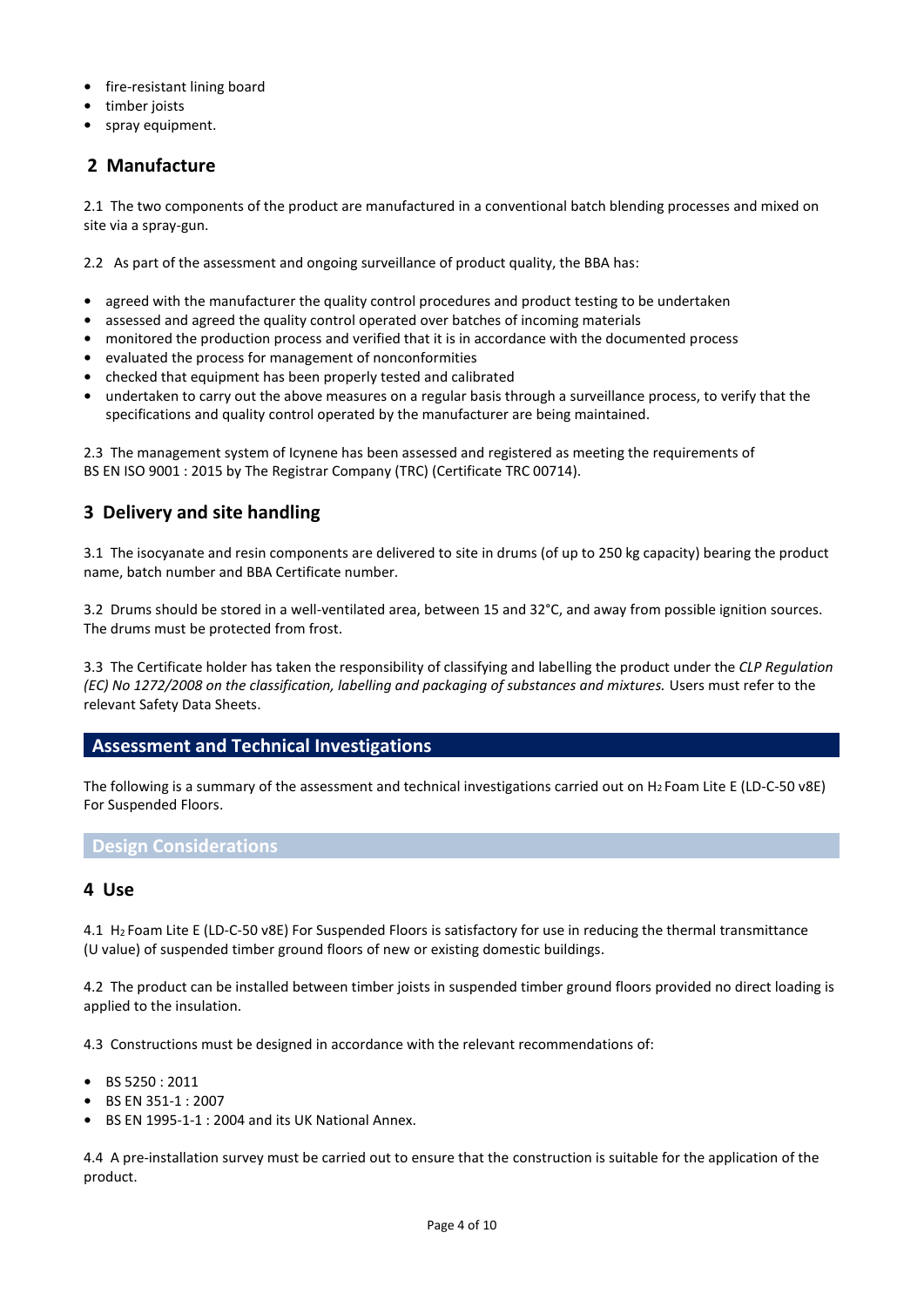4.5 It is essential that construction elements are designed and constructed to incorporate the normal precautions against moisture ingress before application of the product.

4.6 Installation must not be carried out until the moisture content of the timber floor construction is less than 20%.

4.7 The airspace void under the suspended ground floor must be a minimum of 200 mm deep and must be ventilated (see section 7.3). Care must be taken to ensure that ventilation grilles in the external walls are maintained clear of foam insulation and there is no obstruction to the underfloor ventilation.

# **5 Practicability of installation**

The product should only be installed by installers who have been trained and approved by the Certificate holder (see section 13).

# **6 Thermal performance**



6.1 Calculations of the thermal transmittance (U value) of a floor should be carried out in accordance with BS EN ISO 6946 : 2017 and BRE Report BR 443 : 2006 using the declared thermal conductivity  $(\lambda_D)$  of  $0.039 W·m<sup>-1</sup>·K<sup>-1</sup>$ .

6.2 The U value of a completed suspended timber ground floor will depend on the insulation thickness, the perimeter/area (p/a) ratio, the floor joist construction and the timber boarded finish. Example constructions are given in Table 1 for certain p/a ratios.

| $. 5.5.5 = 5.5.55$                                         |     |     |     |     |  |  |
|------------------------------------------------------------|-----|-----|-----|-----|--|--|
| H <sub>2</sub> Foam Lite E (LD-C-50 v8E) thickness<br>(mm) |     |     |     |     |  |  |
| $P/A$ ratio (m/m <sup>2</sup> )                            |     |     |     |     |  |  |
| 0.2                                                        | 0.4 | 0.6 | 0.8 | 1.0 |  |  |
|                                                            |     |     |     |     |  |  |
| 200                                                        |     |     |     |     |  |  |
| 115                                                        | 155 | 175 | 180 | 185 |  |  |
| 95                                                         | 135 | 150 | 160 | 165 |  |  |
| 70                                                         | 110 | 125 | 135 | 140 |  |  |
|                                                            |     |     |     |     |  |  |

*Table 1 II values — suspended timber ground floors*<sup> $(1)(2)$ </sup>

(1) Floor construction  $-22$  mm thick chipboard floor finish ( $\lambda = 0.13$  W⋅m<sup>-1</sup>⋅K<sup>-1</sup>), on timber floor joists ( $\lambda = 0.13$  W⋅m<sup>-1</sup>⋅K<sup>-1</sup>) (11%).

(2) The depth of the joists = 100 to 200 mm depending on the depth of insulation between floor joists (11%) based on BR 443 (noggin every 3 metres at 38 mm wide).

#### **Junctions**

6.3 Care must be taken in the overall design and construction of junctions with other elements and openings to minimise thermal bridges and air infiltration. Detailed guidance can be found in the documents supporting the national Building Regulations.

# **7 Condensation risk**

#### **Interstitial condensation**



7.1 Floors will limit the risk of interstitial condensation adequately when they are designed and constructed in accordance with the relevant parts of BS 5250 : 2011, Annexes D and F. Further guidance may be obtained from BRE Report BR 262 : 2002.

7.2 For the purposes of assessing the risk of interstitial condensation, a water vapour resistance factor  $(\mu)$  of 3.3 should be taken for the product.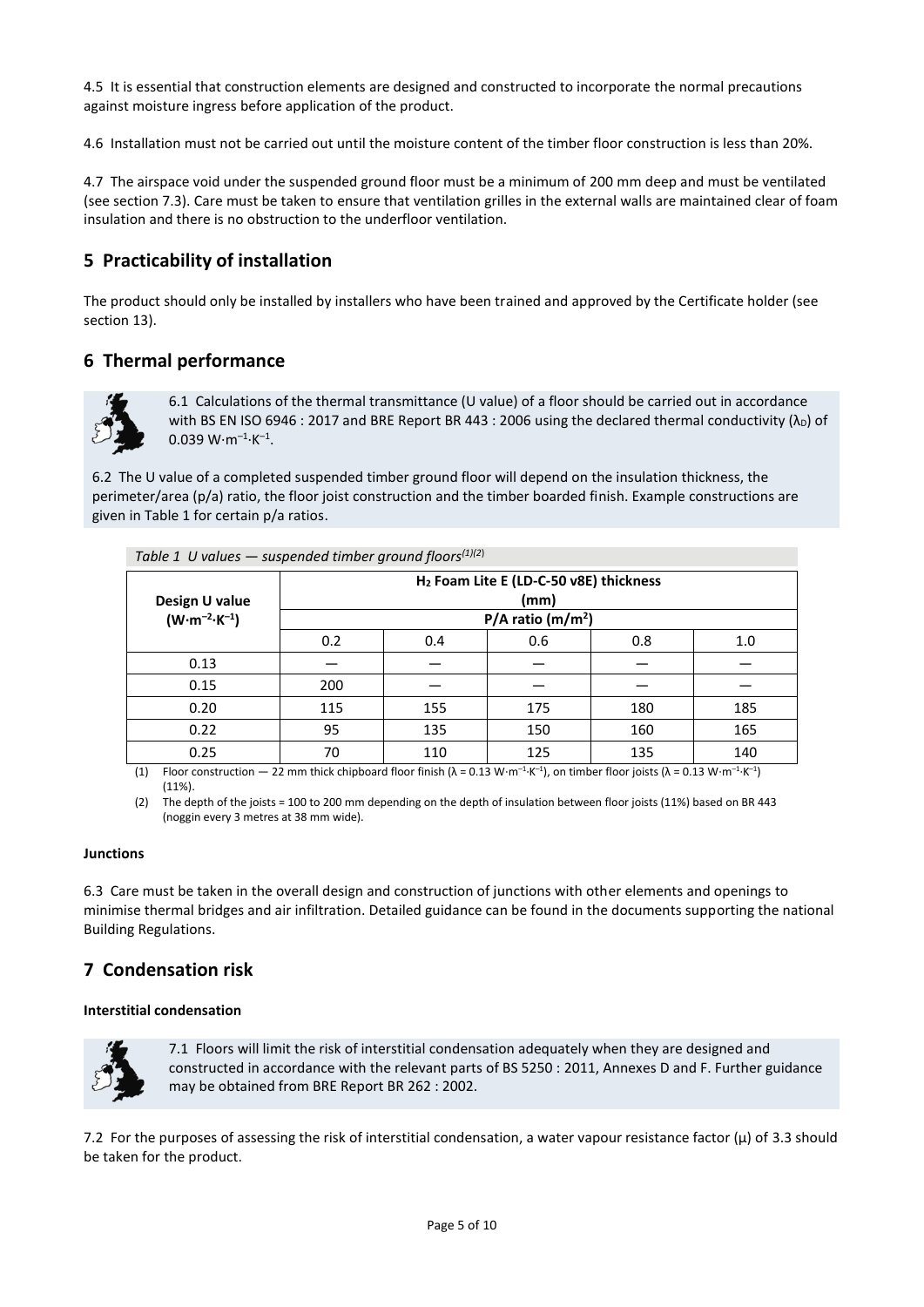7.3 Voids below suspended timber ground floors must be ventilated. Ventilation may be achieved by installing vents not less than 1500 mm<sup>2</sup>/m run of external wall or 500 mm<sup>2</sup>/m<sup>2</sup> of floor area, whichever is the greater. Ventilation openings should be arranged to prevent the ingress of rain, snow, birds and small mammals and the risk of subsequent blockage by other building operations.

#### **Surface condensation**



7.4 Floors will limit the risk of surface condensation adequately where the thermal transmittance (U value) of the floor does not exceed 0.7 W $\cdot$ m<sup>-2</sup> $\cdot$ K<sup>-1</sup> at any point and the junctions with other elements are designed in accordance with the guidance referred to in section 6.3 of this Certificate.



7.5 For buildings in Scotland, constructions will be acceptable where the thermal transmittance (U value) of the floor does not exceed 1.2  $W \cdot m^{-2} \cdot K^{-1}$  at any point, and the floor is designed and constructed in accordance with the relevant parts of BS 5250 : 2011, Annexes D and F. Further guidance may be obtained from BRE Report BR 262 : 2002 and section 6.3 of this Certificate.

# **8 Behaviour in relation to fire**

The product is classified as Class E reaction to fire to EN 13501-1 : 2007<sup>(1)</sup>.

(1) Centrum stavebního inženýrství a.s., report ref PK-18-060, issue number 1/2, 13 April 2018. Copies can be obtained from the Certificate holder.

# **9 Proximity of flues and appliances**

Detailed guidance can be found in the documents supporting the national Building Regulations for the provisions that are applicable when the system is installed in close proximity to certain flue pipes and/or heat-producing appliances.

## **10 Materials in contact — wiring installations**

10.1 The product is compatible with PVC materials in contact.

10.2 De-rating of electric cables should be considered in areas where the product restricts the flow of air. The use of suitable conduit or trunking is recommended.

## **11 Maintenance**

The product, once installed, does not require any maintenance, and has suitable durability (see section 12), provided the floor structure is maintained in good condition, and the void below the floor is ventilated.

# **12 Durability**



The product is durable, rot proof and sufficiently stable to remain effective as an insulation for the life of the building.

## **Installation**

# **13 Approved installers**

The Certificate holder operates an Approved Installer Scheme for this product, under which the installers are approved, registered and regularly reviewed by the Certificate holder to demonstrate that they are competent to carry out installation of the product in accordance with their instructions and this Certificate. Details of Approved Installers are available from the Certificate holder.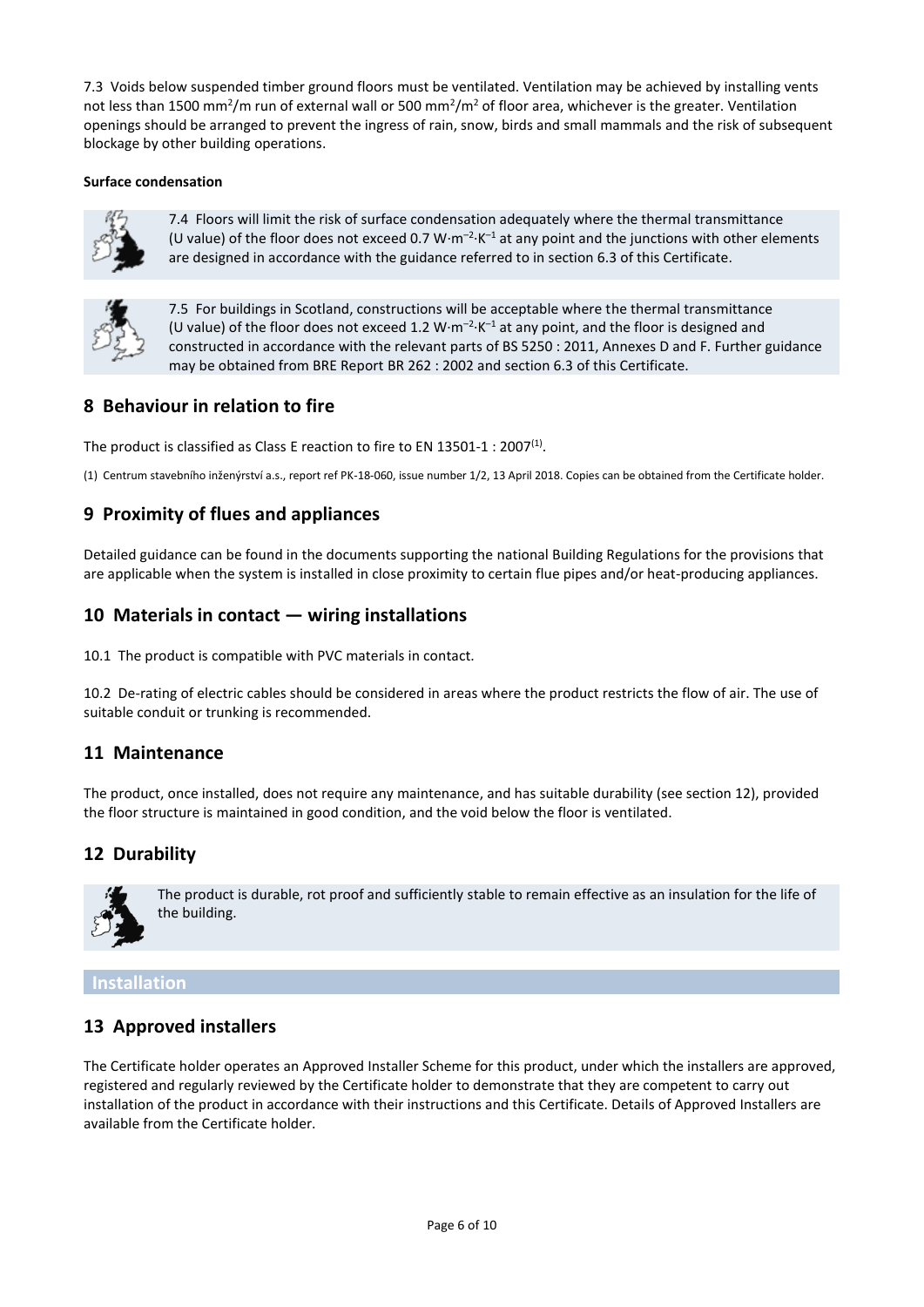# **14 Precautions**

14.1 To comply with the requirements of Section 4 of the *Health and Safety at Work Act* 1974, it is essential that there is an exchange of information between the client and the installer before spray operations commence on any site. Existing health hazards and those brought into the premises by the installer should be discussed, and measures agreed to deal with them effectively.

14.2 The process for the installation of the product may produce a build-up of harmful vapours. The requirements of the *Icynene Installer Training Manual* and the product safety data sheets issued to installers, must always be followed.

14.3 The building should be well ventilated during the spraying process as some vapours may sink to lower parts of the building.

14.4 If vapour levels need to be measured, methods should be those recommended by the Health and Safety Executive. Certain applications (eg confined spaces) require the use of extractor fans as recommended by the Certificate holder.

14.5 Whilst spraying, care should be taken to minimise the degree of 'overspray', a fine mist of particles that can travel considerable distances and adhere strongly to surfaces it lands on.

14.6 To minimise the hazards of spraying, the following points should be observed:

- **•** the installer must wear appropriate protective gear, including a full-face NIOSH-approved fresh air respirator, protective overalls, gloves, and boots
- **•** other than the installer, individuals must be kept away from the application area. No unprotected individuals should be in the structure where the application is being conducted
- **•** the spray gun should never be left unattended
- **•** the spray gun should only be pointed at the surface or, when not in use, at the floor
- **•** the product should not be installed if wind is a concern tarpaulins or other measures should be used to block it
- **•** cleaning the spray gun requires use of a solvent to break down and/or remove the reacted components; therefore, to prevent exposure to the components and the solvent, proper protection should be worn.

## **15 Procedure**

#### **General**

15.1 Building elements to be insulated must be assessed for suitability, and any necessary repairs carried out. Elements must be weathertight before application of the product. The positioning and access to services should also be considered.

15.2 The product should be stored, handled and applied in accordance with the Certificate holder's instructions and this Certificate.

15.3 The product should be spray-applied to clean and dry substrates and built up in layers, up to a maximum thickness of 200 mm.

15.4 A barrier (such as thin plywood or a vapour permeable membrane) must be fixed to the underside of the joists to contain the foam. The product is then sprayed from above into the cavity formed by the barrier and the joists. When cured, the excess foam is trimmed flush with the joists and the flooring board installed.

15.5 If there is adequate access, the product may be applied by spraying from the underside of the floor against the floorboards. If required, when cured, the excess foam can be trimmed flush with the joists, with care, and a fireresistant lining board installed.

15.6 Care must be taken to ensure that the 150 mm air gap below the suspended floor is maintained, the ventilation grilles in the external walls are clear of foam insulation and there is no obstruction to the underfloor ventilation.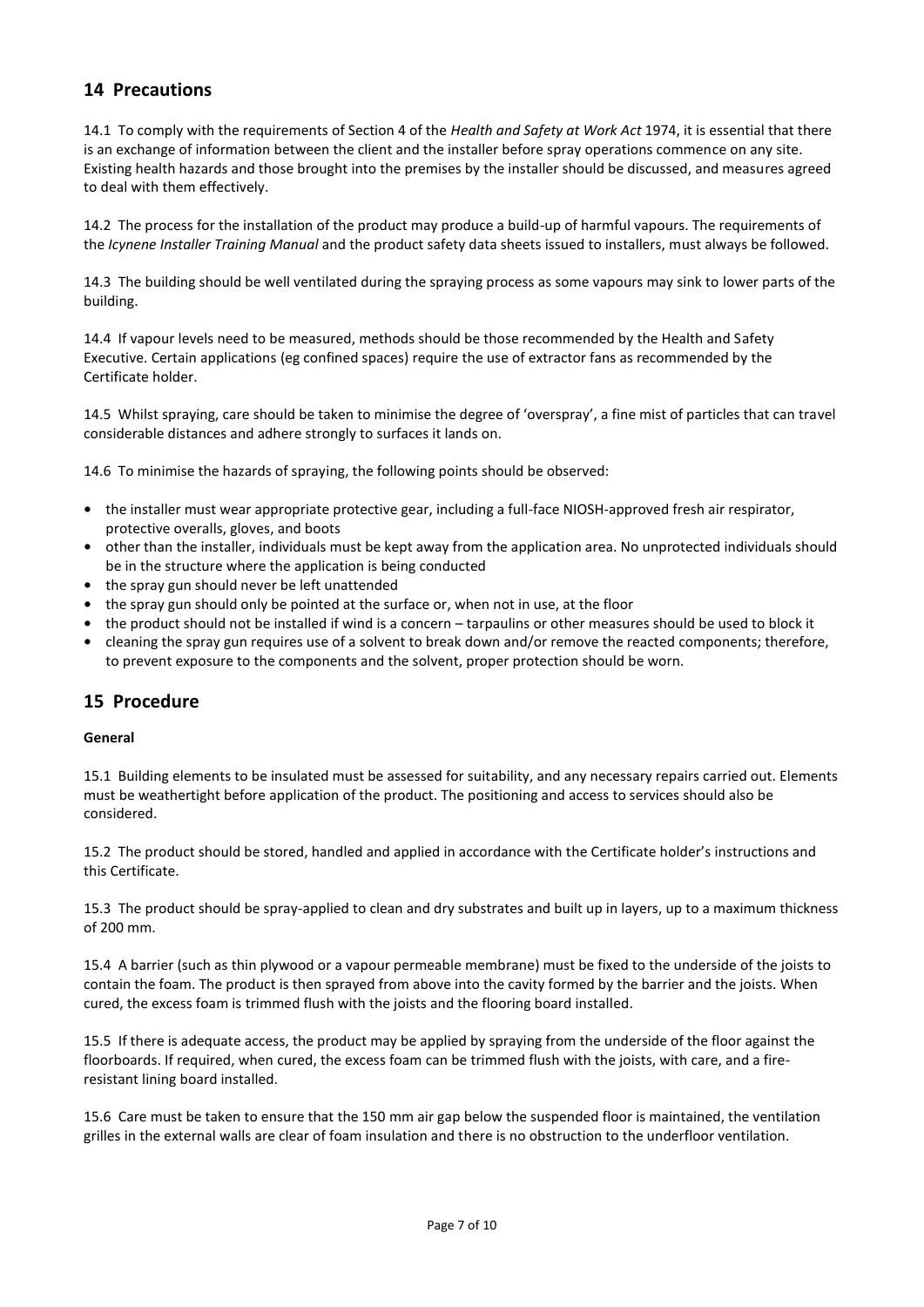# **16 Tests**

Results of tests were assessed, to determine:

- **•** adhesion to timber substrates after heat ageing and water immersion
- **•** thermal conductivity
- **•** density
- **•** corrosion-developing capacity
- **•** water absorption
- **•** release of dangerous substances
- **•** tensile strength
- **•** compressive strength
- **•** dimensional stability
- **•** water vapour permeability.

# **17 Investigations**

17.1 Existing data on durability and properties in relation to fire were evaluated.

- 17.2 The Certificate holder's training arrangements were evaluated.
- 17.3 An assessment of the practicability of installation was carried out.
- 17.4 A calculation was undertaken to confirm the declared thermal conductivity  $(\lambda_D)$ .
- 17.5 A condensation risk analysis was carried out.
- 17.6 A series of U value calculations was carried out.

17.7 The manufacturing process was evaluated, including the methods adopted for quality control, and details were obtained of the quality and composition of the materials used.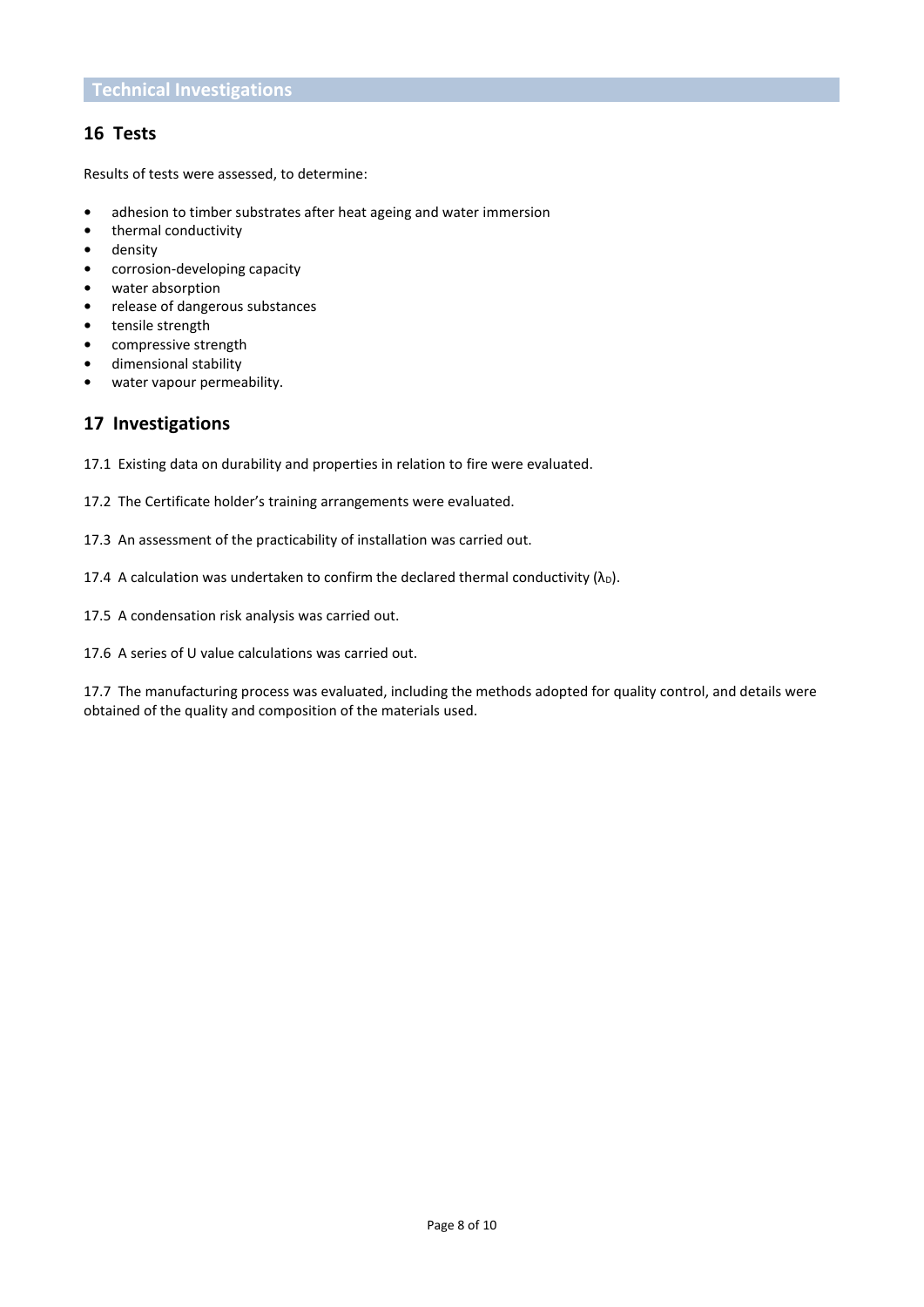#### **Bibliography**

BRE Report (BR 262 : 2002) *Thermal insulation: avoiding risks*

BRE Report (BR 443 : 2006) *Conventions for U-value calculations*

BS 5250 : 2011 + A1 : 2016 *Code of practice for control of condensation in buildings*

BS EN 351-1 : 2007 *Durability of wood and wood-based products — Preservative-treated solid wood — Classification of preservative penetration and retention*

BS EN 1995-1-1 : 2004 + A2 : 2014 *Eurocode 5 : Design of timber structures — General — Common rules and rules for buildings*

NA to BS EN 1995-1-1 : 2004 + A1 : 2008 UK National Annex to *Eurocode 5 : Design of timber structures — General — Common rules and rules for buildings*

BS EN 14315-1 : 2013 *Thermal insulating products for buildings — In-situ formed sprayed rigid polyurethane (PUR) and polyisocyanurate (PIR) foam products — Specification for the rigid foam spray system before installation*

BS EN ISO 6946 : 2017 *Building components and building elements — Thermal resistance and thermal transmittance — Calculation method*

BS EN ISO 9001 : 2015 *Quality management systems — Requirements*

EN 13501-1 : 2007 + A1 : 2013 *Fire classification of construction products and building elements — Classification using test data from reaction to fire tests*